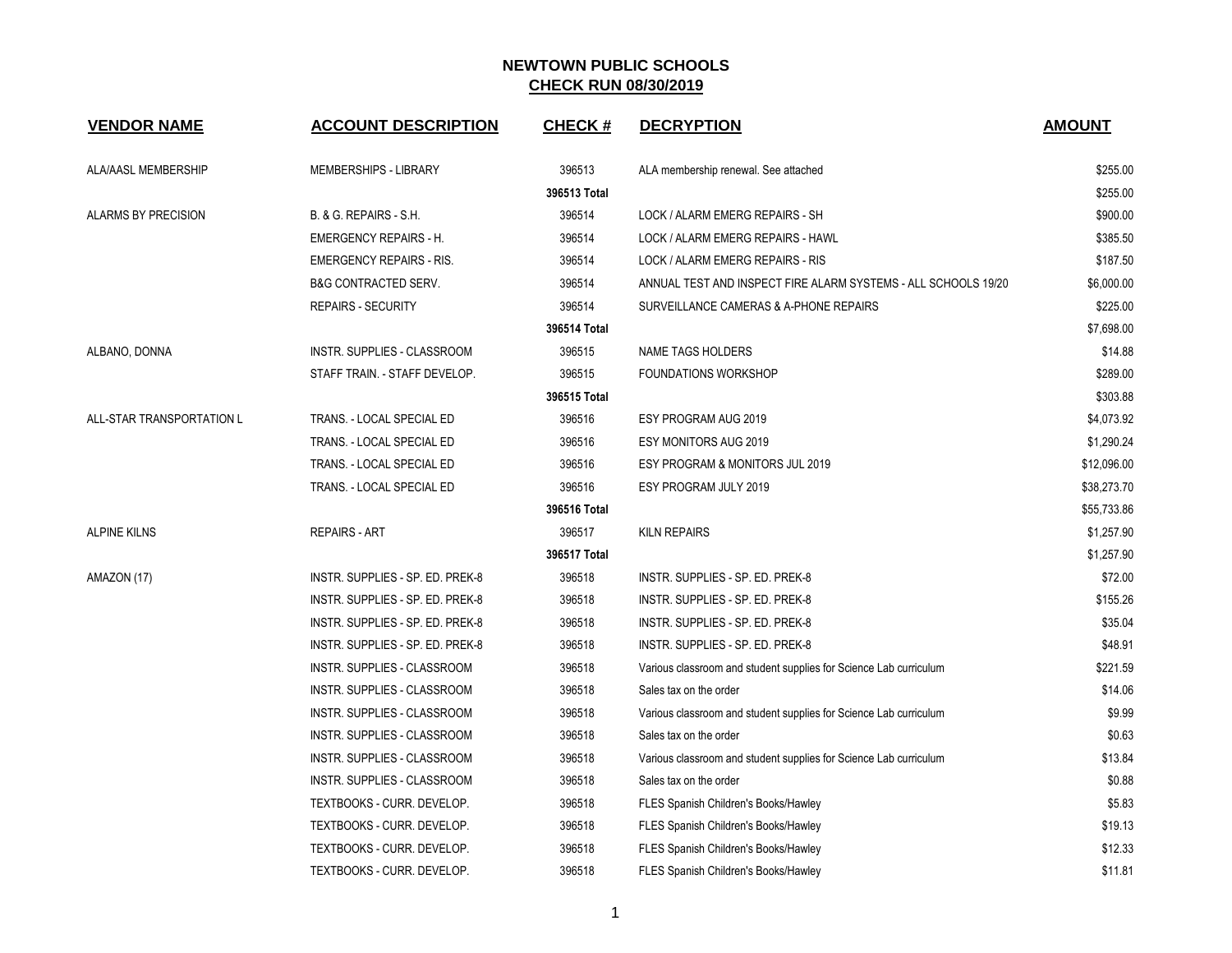| <b>VENDOR NAME</b> | <b>ACCOUNT DESCRIPTION</b> | <b>CHECK#</b> | <b>DECRYPTION</b>                      | <b>AMOUNT</b> |
|--------------------|----------------------------|---------------|----------------------------------------|---------------|
| AMAZON (17)        | TEXTBOOKS - CURR. DEVELOP. | 396518        | FLES Spanish Children's Books/Hawley   | \$6.37        |
|                    | TEXTBOOKS - CURR. DEVELOP. | 396518        | FLES Spanish Children's Books/Hawley   | \$13.17       |
|                    | TEXTBOOKS - CURR. DEVELOP. | 396518        | FLES Spanish Children's Books/Hawley   | \$9.56        |
|                    | TEXTBOOKS - CURR. DEVELOP. | 396518        | FLES Spanish Children's Books/Hawley   | \$6.35        |
|                    | TEXTBOOKS - CURR. DEVELOP. | 396518        | FLES Spanish Children's Books/Hawley   | \$15.89       |
|                    | TEXTBOOKS - CURR. DEVELOP. | 396518        | FLES Spanish Children's Books/Hawley   | \$32.42       |
|                    | TEXTBOOKS - CURR. DEVELOP. | 396518        | FLES Spanish Children's Books/Hawley   | \$12.37       |
|                    | TEXTBOOKS - CURR. DEVELOP. | 396518        | FLES Spanish Children's Books/HOM      | \$8.82        |
|                    | TEXTBOOKS - CURR. DEVELOP. | 396518        | FLES Spanish Children's Books/HOM      | \$15.89       |
|                    | TEXTBOOKS - CURR. DEVELOP. | 396518        | FLES Spanish Children's Books/HOM      | \$13.15       |
|                    | TEXTBOOKS - CURR. DEVELOP. | 396518        | FLES Spanish Children's Books/HOM      | \$6.36        |
|                    | TEXTBOOKS - CURR. DEVELOP. | 396518        | FLES Spanish Children's Books/HOM      | \$5.37        |
|                    | TEXTBOOKS - CURR. DEVELOP. | 396518        | FLES Spanish Children's Books/HOM      | \$6.37        |
|                    | TEXTBOOKS - CURR. DEVELOP. | 396518        | FLES Spanish Children's Books/HOM      | \$11.42       |
|                    | TEXTBOOKS - CURR. DEVELOP. | 396518        | FLES Spanish Childress Books/MG        | \$17.17       |
|                    | TEXTBOOKS - CURR. DEVELOP. | 396518        | FLES Spanish Childress Books/MG        | \$6.36        |
|                    | TEXTBOOKS - CURR. DEVELOP. | 396518        | FLES Spanish Childress Books/MG        | \$8.06        |
|                    | TEXTBOOKS - CURR. DEVELOP. | 396518        | FLES Spanish Childress Books/MG        | \$19.51       |
|                    | TEXTBOOKS - CURR. DEVELOP. | 396518        | FLES Spanish Childress Books/MG        | \$6.09        |
|                    | TEXTBOOKS - CURR. DEVELOP. | 396518        | <b>FLES Spanish Childress Books/MG</b> | \$6.36        |
|                    | TEXTBOOKS - CURR. DEVELOP. | 396518        | FLES Spanish Childress Books/MG        | \$5.30        |
|                    | TEXTBOOKS - CURR. DEVELOP. | 396518        | FLES Spanish Childress Books/MG        | \$15.89       |
|                    | TEXTBOOKS - CURR. DEVELOP. | 396518        | <b>FLES Spanish Childress Books/MG</b> | \$5.73        |
|                    | TEXTBOOKS - CURR. DEVELOP. | 396518        | <b>FLES Spanish Childress Books/MG</b> | \$10.46       |
|                    | TEXTBOOKS - CURR. DEVELOP. | 396518        | FLES Spanish Children Books/SHS        | \$13.59       |
|                    | TEXTBOOKS - CURR. DEVELOP. | 396518        | FLES Spanish Children Books/SHS        | \$14.44       |
|                    | TEXTBOOKS - CURR. DEVELOP. | 396518        | FLES Spanish Children Books/SHS        | \$15.89       |
|                    | TEXTBOOKS - CURR. DEVELOP. | 396518        | FLES Spanish Children Books/SHS        | \$5.69        |
|                    | TEXTBOOKS - CURR. DEVELOP. | 396518        | FLES Spanish Children Books/SHS        | \$5.83        |
|                    | TEXTBOOKS - CURR. DEVELOP. | 396518        | <b>FLES Spanish Children Books/SHS</b> | \$12.72       |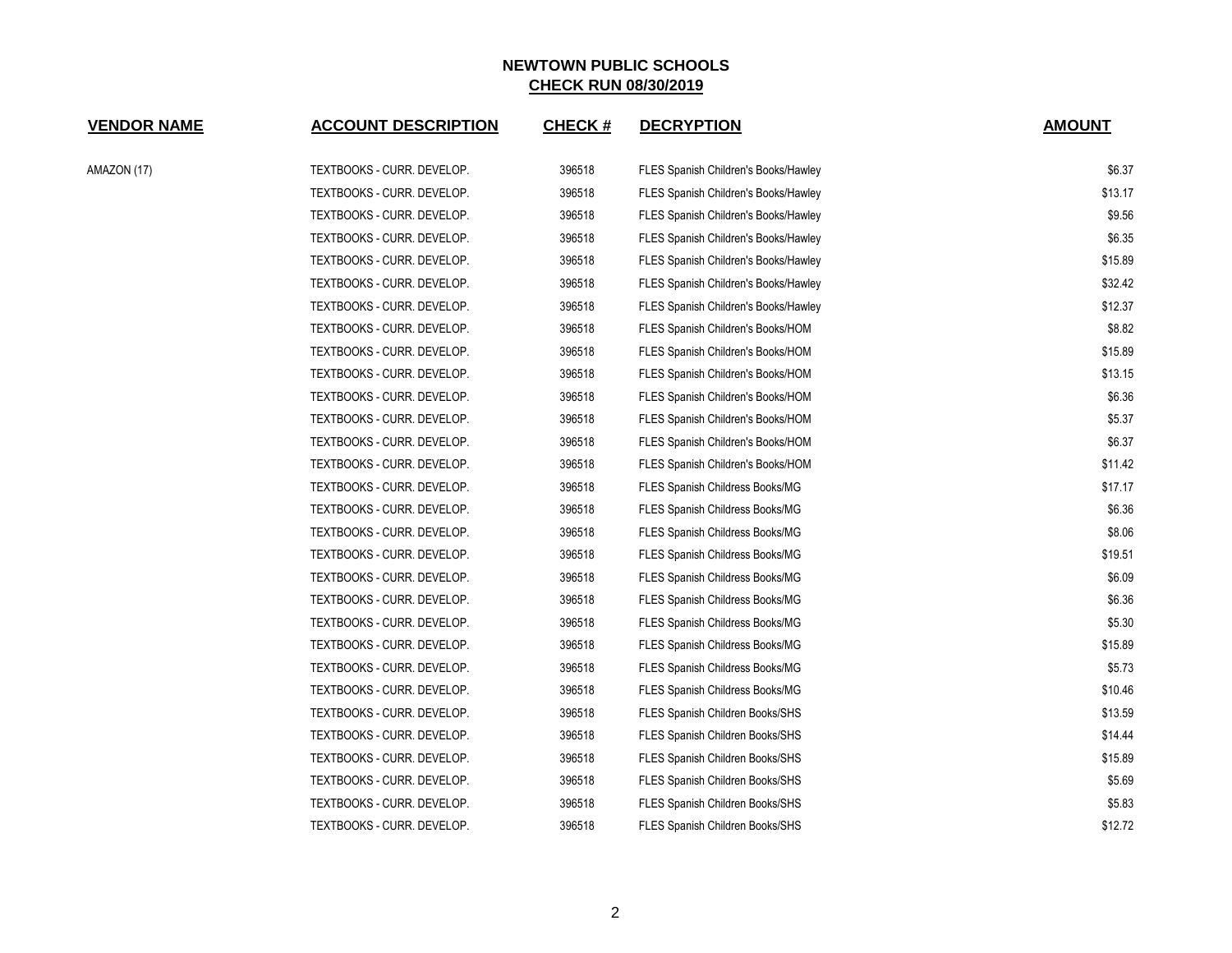| <b>VENDOR NAME</b>        | <b>ACCOUNT DESCRIPTION</b>      | <b>CHECK#</b> | <b>DECRYPTION</b>                                        | <b>AMOUNT</b> |
|---------------------------|---------------------------------|---------------|----------------------------------------------------------|---------------|
| AMAZON (17)               | TEXTBOOKS - CURR. DEVELOP.      | 396518        | FLES Spanish Children Books/SHS                          | \$13.15       |
|                           | TEXTBOOKS - CURR. DEVELOP.      | 396518        | FLES Spanish Children Books/SHS                          | \$8.06        |
|                           |                                 | 396518 Total  |                                                          | \$975.11      |
| AMAZON (9)                | INSTR. SUPPLIES - TECH ED.      | 396519        | CART STOCK- GRAPHICS- SCISSORS                           | \$44.91       |
|                           | INSTR. SUPPLIES - TECH ED.      | 396519        | CART STOCK- GRAPHICS- SCISSORS                           | \$10.14       |
|                           | INSTR. SUPPLIES - TECH ED.      | 396519        | CART STOCK- GRAPHICS- SCISSORS                           | \$9.99        |
|                           | INSTR. SUPPLIES - TECH ED.      | 396519        | CART STOCK- GRAPHICS- SCISSORS                           | \$22.99       |
|                           | INSTR. SUPPLIES - TECH ED.      | 396519        | CART STOCK- GRAPHICS- SCISSORS                           | \$609.46      |
|                           | OFF. SUPPLIES - ADMIN.          | 396519        | <b>SUPPLIES</b>                                          | \$296.98      |
|                           | OFF. SUPPLIES - ADMIN.          | 396519        | <b>SUPPLIES</b>                                          | \$88.99       |
|                           | OFF. SUPPLIES - ADMIN.          | 396519        | <b>SUPPLIES</b>                                          | \$34.99       |
|                           | OFF. SUPPLIES - ADMIN.          | 396519        | <b>SUPPLIES</b>                                          | \$109.98      |
|                           | OFF. SUPPLIES - ADMIN.          | 396519        | <b>SUPPLIES</b>                                          | \$53.76       |
|                           | OFF. SUPPLIES - ADMIN.          | 396519        | <b>SUPPLIES</b>                                          | \$103.80      |
|                           | OFF. SUPPLIES - ADMIN.          | 396519        | <b>SUPPLIES</b>                                          | \$52.99       |
|                           | OFF. SUPPLIES - ADMIN.          | 396519        | <b>SUPPLIES</b>                                          | \$34.08       |
|                           | OFF. SUPPLIES - ADMIN.          | 396519        | <b>SUPPLIES</b>                                          | \$40.05       |
|                           | OFF. SUPPLIES - ADMIN.          | 396519        | <b>SUPPLIES</b>                                          | \$104.97      |
|                           |                                 | 396519 Total  |                                                          | \$1,618.08    |
| AMERICAN LIBRARY ASS      | MEMBERSHIPS - LIBRARY           | 396520        | One Year R-Membership Dues                               | \$110.00      |
|                           | MEMBERSHIPS - LIBRARY           | 396520        | One Year AASL-Membership Dues                            | \$50.00       |
|                           |                                 | 396520 Total  |                                                          | \$160.00      |
| <b>ANTHEM LIFE</b>        | P/R - VOLUNTARY LIFE INS.       | 396521        | LIFE SEPT 2019                                           | \$5,467.73    |
|                           |                                 | 396521 Total  |                                                          | \$5,467.73    |
| ANTHEM SPORTS, LLC        | INSTR. SUPPLIES - SPORTS        | 396522        | Reference Attached Quote 55082 - includes Team Discounts | \$2,573.59    |
|                           |                                 | 396522 Total  |                                                          | \$2,573.59    |
| ARROW LINE PAINTING LLC   | <b>B&amp;G CONTRACTED SERV.</b> | 396523        | PARKING LOT PAINTING - ALL SCHOOLS 2019-2020             | \$920.00      |
|                           |                                 | 396523 Total  |                                                          | \$920.00      |
| ASSOCIATED REFUSE HAULERS | <b>REFUSE REMOVAL</b>           | 396524        | EXTRA DUMPSTER PICKUPS - 2019-2020                       | \$336.92      |
|                           | <b>REFUSE REMOVAL</b>           | 396524        | EXTRA DUMPSTER PICKUPS - 2019-2020                       | \$401.93      |
|                           |                                 | 396524 Total  |                                                          | \$738.85      |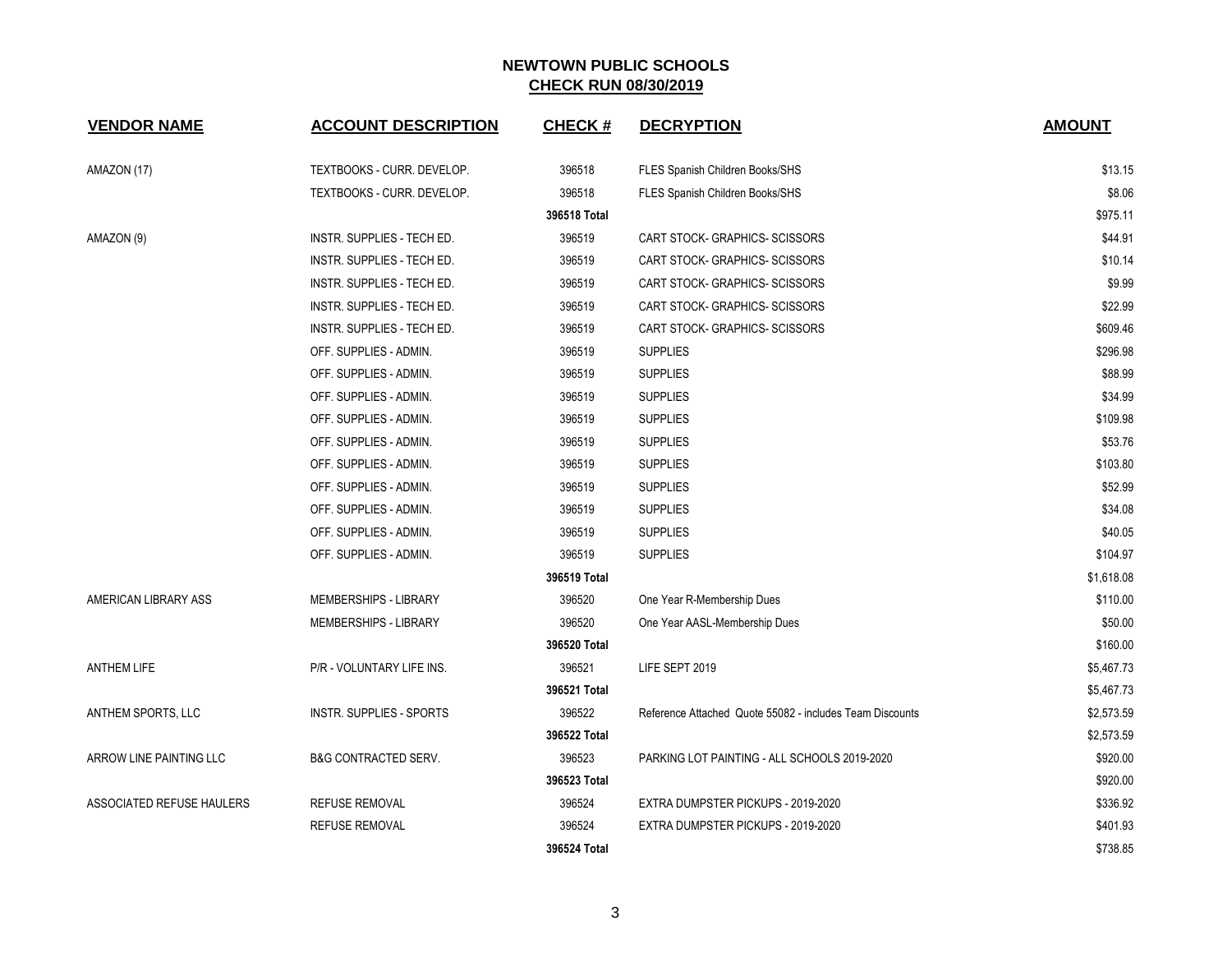| <b>VENDOR NAME</b>        | <b>ACCOUNT DESCRIPTION</b>      | <b>CHECK#</b> | <b>DECRYPTION</b>                                                          | <b>AMOUNT</b> |
|---------------------------|---------------------------------|---------------|----------------------------------------------------------------------------|---------------|
| AUTO HOME COMMERCIAL      | <b>EMERGENCY REPAIRS - M.G.</b> | 396525        | PA SYSTEM / CLOCK REPAIRS - MG                                             | \$308.62      |
|                           |                                 | 396525 Total  |                                                                            | \$308.62      |
| AUTOMATED BUILDING SYSTEM | B. & G. REPAIRS - H.S.          | 396526        | HVAC TRANSFORMER PART - NHS                                                | \$50.33       |
|                           |                                 | 396526 Total  |                                                                            | \$50.33       |
| <b>BAGEL DELIGHT</b>      | INSTR. SUPPLIES - CLASSROOM     | 396527        | <b>FACULTY MEETING</b>                                                     | \$240.00      |
|                           |                                 | 396527 Total  |                                                                            | \$240.00      |
| <b>PRIVATE</b>            | TUITION - OUT-OF-DISTRICT       | 396528        | TUITION - OUT-OF-DISTRICT                                                  | \$6,750.00    |
|                           |                                 | 396528 Total  |                                                                            | \$6,750.00    |
| <b>BSN SPORTS INC.</b>    | INSTR. SUPPLIES - P.E.          | 396529        | Supplies for PE-see attached, balls, basketball, stop watch, mini football | \$97.16       |
|                           |                                 | 396529 Total  |                                                                            | \$97.16       |
| CAAD                      | <b>INSTR. SUPPLIES - SPORTS</b> | 396530        | Membership                                                                 | \$155.00      |
|                           |                                 | 396530 Total  |                                                                            | \$155.00      |
| CANFIELD, CHRISTIAN       | INSTR. SUPPLIES - SCIENCE       | 396531        | FOOD FOR STAFF                                                             | \$155.48      |
|                           |                                 | 396531 Total  |                                                                            | \$155.48      |
| CAPPELLI, GINI            | INSTR. SUPPLIES - CLASSROOM     | 396532        | <b>CLASSROOM SUPPLIES</b>                                                  | \$100.00      |
|                           |                                 | 396532 Total  |                                                                            | \$100.00      |
| CASCADE SCHOOL SUPPL      | INSTR. SUPPLIES - CLASSROOM     | 396533        | Supplies: Markers, scissors, portfolios, see attached                      | \$451.55      |
|                           | <b>INSTR. SUPPLIES - ART</b>    | 396533        | See attached-markers, consortium bid 19-20, so shipping                    | \$57.60       |
|                           | <b>INSTR. SUPPLIES - ART</b>    | 396533        | Art Supplies-see attached-Consortium Bid 19-20, no shipping                | \$240.78      |
|                           |                                 | 396533 Total  |                                                                            | \$749.93      |
| CDW GOVERNMENT, INC.      | EQUIPMENT - INFO. TECH.         | 396534        | Anywhere Cart AC CDWG Part # 5073318Mfg part # AC-CDW-36                   | \$780.00      |
|                           |                                 | 396534 Total  |                                                                            | \$780.00      |
| CHARTER COMMUNICATION     | <b>TELEPHONE &amp; CABLE</b>    | 396535        | SERV 2019/19                                                               | \$3,193.55    |
|                           |                                 | 396535 Total  |                                                                            | \$3,193.55    |
| <b>CMEA</b>               | MEMBERSHIPS - MUSIC             | 396536        | <b>SCHOOL ASSOCIATION FEES</b>                                             | \$350.00      |
|                           |                                 | 396536 Total  |                                                                            | \$350.00      |
| CMRS-POC (BOE CO)         | POSTAGE - BUS. SERV.            | 396537        | POSTAGE MACH #08013733 2019/20                                             | \$2,000.00    |
|                           |                                 | 396537 Total  |                                                                            | \$2,000.00    |
| CMRS-POC (HIGH SCHOOL)    | POSTAGE - GUIDANCE              | 396538        | <b>POSTAGE</b>                                                             | \$3,000.00    |
|                           |                                 | 396538 Total  |                                                                            | \$3,000.00    |
| CMRS-POC (HIGH SCHOOL)    | POSTAGE - ADMIN.                | 396539        | POSTAGE                                                                    | \$5,500.00    |
|                           |                                 | 396539 Total  |                                                                            | \$5,500.00    |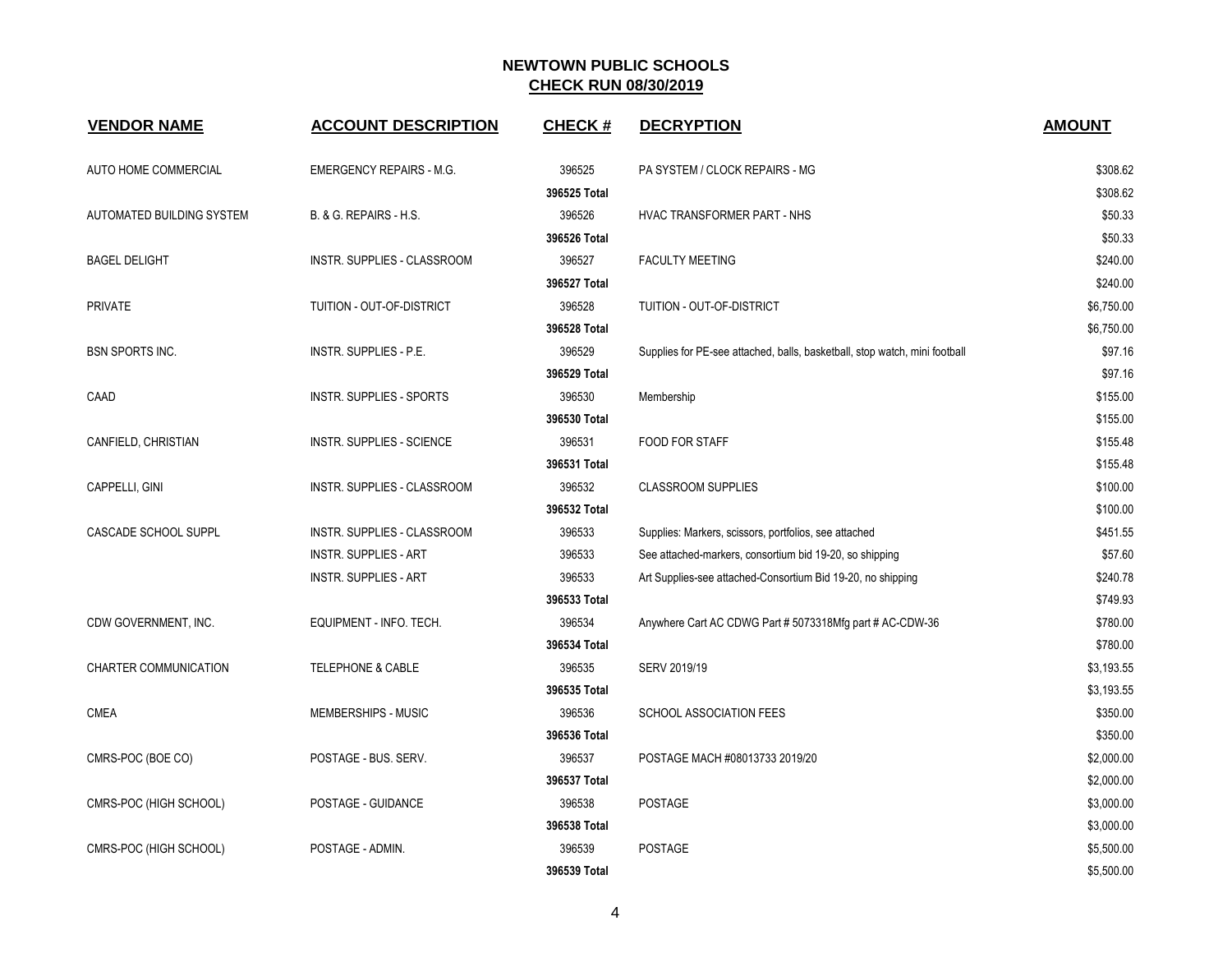| <b>VENDOR NAME</b>               | <b>ACCOUNT DESCRIPTION</b>         | <b>CHECK#</b> | <b>DECRYPTION</b>                                                  | <b>AMOUNT</b> |
|----------------------------------|------------------------------------|---------------|--------------------------------------------------------------------|---------------|
| CONNECTICUT PEST ELIMINAT        | <b>B&amp;G CONTRACTED SERV.</b>    | 396540        | REMOVE YELLOW JACKET NEST - NMS MAIN ENTRANCE                      | \$175.00      |
|                                  |                                    | 396540 Total  |                                                                    | \$175.00      |
| <b>CREATIVE FINANCIAL STAFFI</b> | <b>EXTRA WORK - DISTRICT</b>       | 396541        | STAFFING SERV FOR PAYROLL POSITION                                 | \$1,060.50    |
|                                  |                                    | 396541 Total  |                                                                    | \$1,060.50    |
| <b>CTBI</b>                      | STAFF TRAIN. - B&G ADMIN.          | 396542        | LABELS FOR CODE BOOK - ELECTRICIAN CLASS - A. PALOIAN              | \$25.00       |
|                                  |                                    | 396542 Total  |                                                                    | \$25.00       |
| DALENE HARDWOOD FLOORING         | <b>B&amp;G CONTRACTED SERV.</b>    | 396543        | REFINISH GYM FLOOR - NHS                                           | \$7,200.00    |
|                                  |                                    | 396543 Total  |                                                                    | \$7,200.00    |
| DALY, MJ LLC                     | <b>B&amp;G CONTRACTED SERV.</b>    | 396544        | <b>QTRLY SPRINKLER INSPECTIONS - HAWL/SH/RIS/NHS 2019-2020</b>     | \$473.80      |
|                                  | <b>B&amp;G CONTRACTED SERV.</b>    | 396544        | QTRLY SPRINKLER INSPECTIONS - HAWL/SH/RIS/NHS 2019-2020            | \$680.00      |
|                                  |                                    | 396544 Total  |                                                                    | \$1,153.80    |
| DATAFINCH TECHNOLOGIES           | INSTR. SUPPLIES - SP. ED. PREK-8   | 396545        | 2 ADDITIONAL LICENSES FOR CATALYST USED BY BTS                     | \$180.77      |
|                                  |                                    | 396545 Total  |                                                                    | \$180.77      |
| DAVIES, SHANNON                  | STAFF TRAIN. - STAFF DEVELOP.      | 396546        | FOUNDATIONS WORKSHOP                                               | \$289.00      |
|                                  | STAFF TRAVEL - STAFF DEVELOP.      | 396546        | <b>TRAVEL FOUNDATIONS WORKSHOP</b>                                 | \$121.80      |
|                                  |                                    | 396546 Total  |                                                                    | \$410.80      |
| DE BRANTES, NATHALIE             | INSTR. SUPPLIES - CLASSROOM        | 396547        | <b>FACULTY MEETING</b>                                             | \$98.99       |
|                                  |                                    | 396547 Total  |                                                                    | \$98.99       |
| DEMCO INC.                       | INSTR. SUPPLIES - CLASSROOM        | 396548        | Item#W13400680 5/8 Prelaminated Dots/lavender(207/pkg)             | \$76.18       |
|                                  | INSTR. SUPPLIES - CLASSROOM        | 396548        | Item #W13403290 3/4 Prelaminated Dots-Fluorescent yellow (207/pkg) | \$76.18       |
|                                  | INSTR. SUPPLIES - CLASSROOM        | 396548        | Item #W16300880 Monaco Hang up bags/LAC and grade 1                | \$76.36       |
|                                  |                                    | 396548 Total  |                                                                    | \$228.72      |
| <b>DEMERS, TARA</b>              | STAFF TRAIN. - STAFF DEVELOP.      | 396549        | <b>WILSON FOUNDATION TRAINING</b>                                  | \$289.00      |
|                                  |                                    | 396549 Total  |                                                                    | \$289.00      |
| ENCHANTED LEARNING, LLC          | CONTRACTED SERV. - LIBRARY         | 396550        | Renewal of Enchanted Learning educational website subscription     | \$163.00      |
|                                  |                                    | 396550 Total  |                                                                    | \$163.00      |
| ENGLISH, KRISTIN                 | STAFF TRAVEL - CLASSROOM           | 396551        | <b>NCTE CONF HOTEL</b>                                             | \$314.14      |
|                                  |                                    | 396551 Total  |                                                                    | \$314.14      |
| EVERSOURCE (ELEC-BOE)            | ELECTRICITY - HOM.                 | 396552        | ELEC 51844633024 44,352.0 KWH                                      | \$8,253.02    |
|                                  |                                    | 396552 Total  |                                                                    | \$8,253.02    |
| <b>FANELLI, TRACY</b>            | <b>INSTR. SUPPLIES - CLASSROOM</b> | 396553        | <b>CLASSROOM SUPPLIES</b>                                          | \$99.48       |
|                                  |                                    | 396553 Total  |                                                                    | \$99.48       |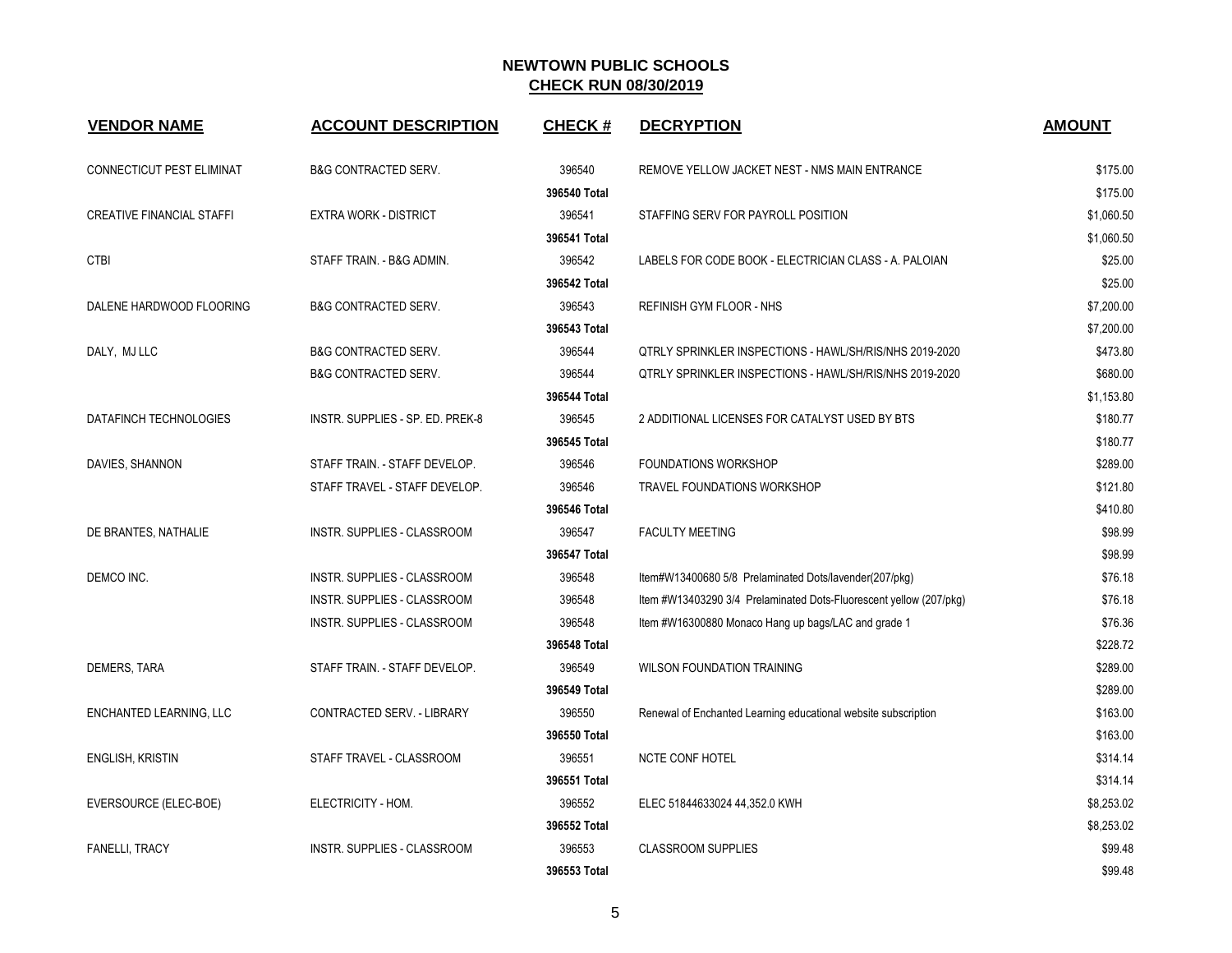| <b>VENDOR NAME</b>              | <b>ACCOUNT DESCRIPTION</b>          | <b>CHECK#</b> | <b>DECRYPTION</b>                                                           | <b>AMOUNT</b> |
|---------------------------------|-------------------------------------|---------------|-----------------------------------------------------------------------------|---------------|
| FRIES, ANNE                     | INSTR. SUPPLIES - CLASSROOM         | 396554        | <b>CLASSROOM SUPPLIES</b>                                                   | \$100.00      |
|                                 |                                     | 396554 Total  |                                                                             | \$100.00      |
| <b>GALASSI, TRACY</b>           | INSTR. SUPPLIES - CLASSROOM         | 396555        | <b>CLASSROOM SUPPLIES</b>                                                   | \$100.00      |
|                                 |                                     | 396555 Total  |                                                                             | \$100.00      |
| <b>GOPHER</b>                   | INSTR. SUPPLIES - CLASSROOM         | 396556        | Item#GF71-555 Kickball                                                      | \$179.85      |
|                                 | INSTR. SUPPLIES - CLASSROOM         | 396556        | Item#GF72-096 Mega Kickball                                                 | \$74.95       |
|                                 | INSTR. SUPPLIES - CLASSROOM         | 396556        | Item#GF62-237 Soccer Ball                                                   | \$169.00      |
|                                 | INSTR. SUPPLIES - CLASSROOM         | 396556        | Item#GF66-026 Pump                                                          | \$20.95       |
|                                 | INSTR. SUPPLIES - CLASSROOM         | 396556        | <b>SHIPPING</b>                                                             | \$75.60       |
|                                 |                                     | 396556 Total  |                                                                             | \$520.35      |
| <b>PRIVATE</b>                  | TUITION - OUT-OF-DISTRICT           | 396557        | TUITION - OUT-OF-DISTRICT                                                   | \$11,250.00   |
|                                 |                                     | 396557 Total  |                                                                             | \$11,250.00   |
| <b>HAT CITY PAPER &amp; SUP</b> | <b>B&amp;G SUPPLIES - CUSTODIAL</b> | 396558        | STRIP PADS, EXT POLE, SQUEEGEES, GLASS CLEANER                              | \$4,598.86    |
|                                 |                                     | 396558 Total  |                                                                             | \$4,598.86    |
| HOEY, KATHLEEN                  | STAFF TRAIN. - STAFF DEVELOP.       | 396559        | TRAVEL FOUNDATIONS TRAINING                                                 | \$120.64      |
|                                 |                                     | 396559 Total  |                                                                             | \$120.64      |
| IFKOVITS, KATE-LYNN             | STAFF TRAIN. - STAFF DEVELOP.       | 396560        | <b>FOUNDATIONS WORKSHOP</b>                                                 | \$289.00      |
|                                 |                                     | 396560 Total  |                                                                             | \$289.00      |
| <b>ITSAVVY LLC</b>              | INSTR. SUPPLIES - INFO. TECH.       | 396561        | 6 FT DisplayPort to VGA M/M Mfg part # AD-DPM-VGAN-6F                       | \$1,143.98    |
|                                 |                                     | 396561 Total  |                                                                             | \$1,143.98    |
| <b>JUNIOR LIBRARY GUILD</b>     | <b>SUPPLIES - LIBRARY</b>           | 396562        | 11 Levels of Nonfiction, How-To, Science, Multicultural, Character Building | \$2,459.40    |
|                                 |                                     | 396562 Total  |                                                                             | \$2,459.40    |
|                                 | CONTRACTED SERV. - LIBRARY          | 396563        | School Library Journal subscription for RIS LMC 2019-20. invoice #472584.   | \$54.99       |
|                                 |                                     | 396563 Total  |                                                                             | \$54.99       |
| KINSLEY POWER SYSTEMS           | B. & G. REPAIRS - M.G.              | 396564        | <b>GENERATOR BATTERY REPLACE - MG</b>                                       | \$380.41      |
|                                 |                                     | 396564 Total  |                                                                             | \$380.41      |
| LAKESHORE LEARNING M            | INSTR. SUPPLIES - CLASSROOM         | 396565        | Comfy Rectangular Classroom Carpet LC152, Plum, 4x 6                        | \$119.00      |
|                                 | INSTR. SUPPLIES - CLASSROOM         | 396565        | Shipping                                                                    | \$17.85       |
|                                 |                                     | 396565 Total  |                                                                             | \$136.85      |
| <b>LEARNING A-Z</b>             | INSTR. SUPPLIES - CLASSROOM         | 396566        | Ten Classroom Subscriptions for 2 years, for Reading A-Z, Ref. # 6910412    | \$1,583.46    |
|                                 | INSTR. SUPPLIES - CLASSROOM         | 396566        | Ten Classroom Subscriptions for 2 years, for Raz-Kids, Ref. # 6910412       | \$1,583.64    |
|                                 |                                     | 396566 Total  |                                                                             | \$3,167.10    |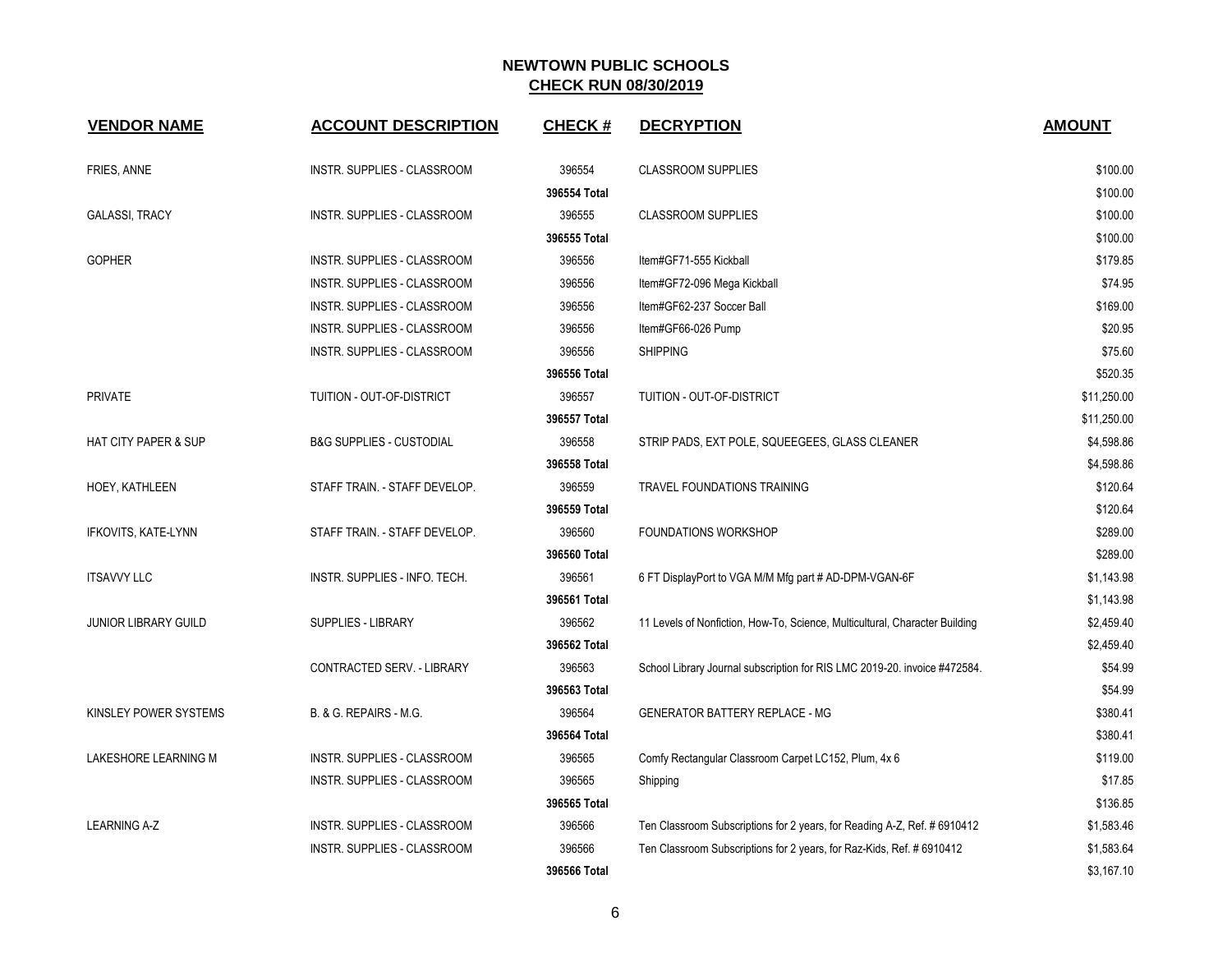| <b>VENDOR NAME</b>       | <b>ACCOUNT DESCRIPTION</b>          | <b>CHECK#</b> | <b>DECRYPTION</b>                                           | <b>AMOUNT</b> |
|--------------------------|-------------------------------------|---------------|-------------------------------------------------------------|---------------|
| LRM INC.                 | <b>B&amp;G CONTRACTED SERV.</b>     | 396567        | PLAYGROUND MULCH REPLACE - HAWL, HOM, MG, RIS 2019-2020     | \$13,665.00   |
|                          | B. & G. REPAIRS - H.S.              | 396567        | WEED AND INSTALL RIVER ROCK TO CURBSIDE DROP OFF AREA - NHS | \$3,675.00    |
|                          |                                     | 396567 Total  |                                                             | \$17,340.00   |
| MARAK, JILL              | INSTR. SUPPLIES - MUSIC             | 396568        | <b>MUSIC K8 SUBSCRIPTION</b>                                | \$129.95      |
|                          |                                     | 396568 Total  |                                                             | \$129.95      |
| MASON W.B. INC.          | INSTR. SUPPLIES - CLASSROOM         | 396569        | Replacement student chairs per attached quote.              | \$1,430.00    |
|                          | OFF. SUPPLIES - BUS. SERV.          | 396569        | <b>SUPPLIES 2019/20</b>                                     | \$26.75       |
|                          | OFF. SUPPLIES - BUS. SERV.          | 396569        | <b>SUPPLIES 2019/20</b>                                     | \$37.46       |
|                          |                                     | 396569 Total  |                                                             | \$1,494.21    |
| MCARTHUR, CYNTHIA        | STAFF TRAVEL - STAFF DEVELOP.       | 396570        | <b>FOUNDATION TRAINING TRAVEL</b>                           | \$133.16      |
|                          |                                     | 396570 Total  |                                                             | \$133.16      |
| MCFADDEN, BETTY          | STAFF TRAIN. - ADMIN.               | 396571        | STAFF WELCOME LUNCH                                         | \$53.87       |
|                          |                                     | 396571 Total  |                                                             | \$53.87       |
| <b>MOEMS</b>             | MEMBERSHIPS - CLASSROOM             | 396572        | Standard Olympiad Team Membership renewal                   | \$119.00      |
|                          |                                     | 396572 Total  |                                                             | \$119.00      |
| MORSE & CO, E.A.         | <b>B&amp;G SUPPLIES - CUSTODIAL</b> | 396573        | FLOOR WAX - CUSTODIAL SUPPLIES                              | \$2,028.21    |
|                          | B. & G. REPAIRS - RIS.              | 396573        | PLUG CHARGER REPAIR - RIS                                   | \$592.00      |
|                          |                                     | 396573 Total  |                                                             | \$2,620.21    |
| MULVANEY MECHANICAL INC. | B. & G. REPAIRS - RIS.              | 396574        | REPLACE BOILER SECTIONS AT REED SCHOOL                      | \$15,264.00   |
|                          |                                     | 396574 Total  |                                                             | \$15,264.00   |
| MUSIC IS ELEMENTARY      | INSTR. SUPPLIES - MUSIC             | 396575        | CV-703 The Little Black Bull                                | \$14.95       |
|                          | INSTR. SUPPLIES - MUSIC             | 396575        | G-6960 My Little Rooster-Book/CD                            | \$34.95       |
|                          | INSTR. SUPPLIES - MUSIC             | 396575        | Shipping & Handling                                         | \$8.95        |
|                          |                                     | 396575 Total  |                                                             | \$58.85       |
| NAPOLITANO, TIMOTHY      | OFF. SUPPLIES - ADMIN.              | 396576        | <b>STAFF LUNCHES</b>                                        | \$330.37      |
|                          |                                     | 396576 Total  |                                                             | \$330.37      |
| NEWTOWN COMMUNITY CENTER | CONTRACTED SERV. - SPORTS           | 396577        | LIFE GUARD FEE                                              | \$628.00      |
|                          |                                     | 396577 Total  |                                                             | \$628.00      |
| NEWTOWN HARDWARE (2)     | INSTR. SUPPLIES - SPORTS            | 396578        | Ref.lnv:21357/1 & 21249/1 Screws/WD 40/Bee Spray            | \$25.36       |
|                          | INSTR. SUPPLIES - SPORTS            | 396578        | Ref.lnv:21357/1 & 21249/1 Screws/WD 40/Bee Spray            | \$6.49        |
|                          |                                     | 396578 Total  |                                                             | \$31.85       |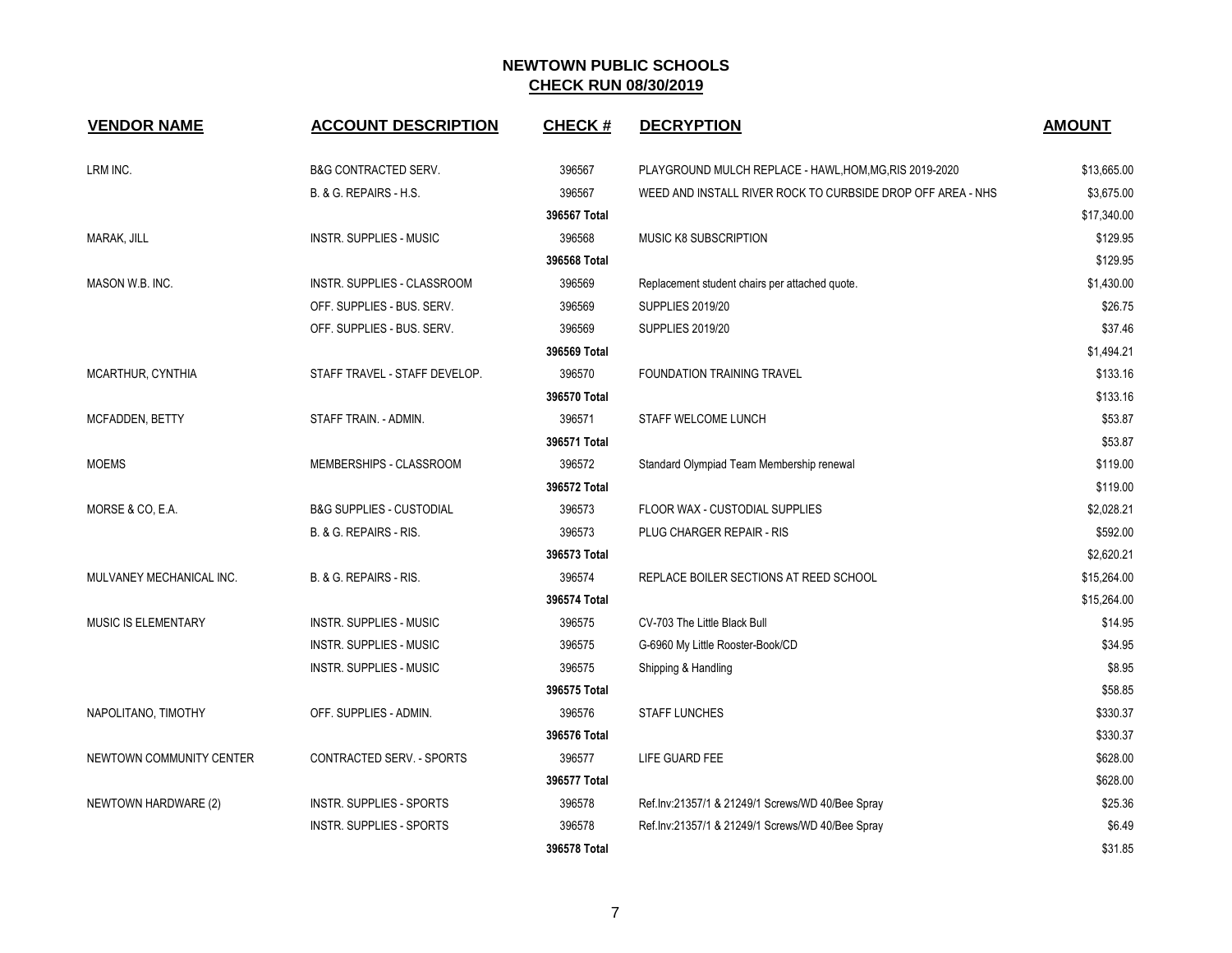| <b>VENDOR NAME</b>          | <b>ACCOUNT DESCRIPTION</b>      | <b>CHECK#</b> | <b>DECRYPTION</b>                                                        | <b>AMOUNT</b> |
|-----------------------------|---------------------------------|---------------|--------------------------------------------------------------------------|---------------|
| NORCOM CT                   | <b>REPAIRS - SECURITY</b>       | 396579        | Repair MGS Motorola CP-185 Radio, No Shipping.                           | \$57.50       |
|                             |                                 | 396579 Total  |                                                                          | \$57.50       |
| NORTHEAST SCOREBOARDS LLC   | <b>REPAIRS - SPORTS</b>         | 396580        | Reference Inv#10378 Replacement Scoreboard for Baseball Field            | \$4,459.00    |
|                             |                                 | 396580 Total  |                                                                          | \$4,459.00    |
| <b>NSTA MEMBER SERVICES</b> | MEMBERSHIPS - CLASSROOM         | 396581        | Membership renewal for Science and Children, 2019-2020 school yea        | \$80.00       |
|                             |                                 | 396581 Total  |                                                                          | \$80.00       |
| ON-SITE SHREDDING           | INSTR. SUPPLIES - CLASSROOM     | 396582        | SHREDDING SERV 2019/20                                                   | \$27.50       |
|                             | CONTRACTED SERV. - BUS. SERV.   | 396582        | SHREDDING SERV 2019/20                                                   | \$55.00       |
|                             | OFF. SUPPLIES - ADMIN.          | 396582        | SHREDDING SERV 2019/20                                                   | \$30.00       |
|                             | CONTRACTED SERV. - CLASSRM      | 396582        | SHREDDING SERV 2019/20                                                   | \$37.50       |
|                             | INSTR. SUPPLIES - CLASSROOM     | 396582        | SHREDDING SERV 2019/20                                                   | \$30.00       |
|                             | INSTR. SUPPLIES - CLASSROOM     | 396582        | SHREDDING SERV 2019/20                                                   | \$30.00       |
|                             |                                 | 396582 Total  |                                                                          | \$210.00      |
| ORIGO EDUCATION             | TEXTBOOKS - CLASSROOM           | 396583        | Fundamentals, Full Set, Grades 1-5                                       | \$26.95       |
|                             | TEXTBOOKS - CLASSROOM           | 396583        | Shipping and Handling Charges                                            | \$2.70        |
|                             | TEXTBOOKS - CLASSROOM           | 396583        | Origo Stepping Stones, 2.0 Grade K Student Journal and Practice Book Set | \$1,377.00    |
|                             | TEXTBOOKS - CLASSROOM           | 396583        | Origo Stepping Stones 2.0 Grade 1 Student Journal A and B Set,           | \$1,721.25    |
|                             | TEXTBOOKS - CLASSROOM           | 396583        | Origo Stepping Stones 2.0 Grade 2 Journal A and B Set                    | \$1,377.00    |
|                             | TEXTBOOKS - CLASSROOM           | 396583        | Origo Stepping Stones 2.0 Grade 3 Journal A and B Set                    | \$1,262.25    |
|                             | TEXTBOOKS - CLASSROOM           | 396583        | Origo Stepping Stones 2.0 Grade 4 Journal A and B Set,                   | \$1,491.75    |
|                             | TEXTBOOKS - CLASSROOM           | 396583        | Fundamentals, Full Set, Grades 1-5                                       | \$107.80      |
|                             | TEXTBOOKS - CLASSROOM           | 396583        | Shipping and Handling Charges                                            | \$733.71      |
|                             | TEXTBOOKS - CLASSROOM           | 396583        | Stepping Stones Student Journal - Gr K                                   | \$688.50      |
|                             | TEXTBOOKS - CLASSROOM           | 396583        | Stepping Stones Practice Book - Gr K                                     | \$688.50      |
|                             | TEXTBOOKS - CLASSROOM           | 396583        | SS 2.0 Student Journal- Gr 1-Part A and B set                            | \$1,331.10    |
|                             | TEXTBOOKS - CLASSROOM           | 396583        | SS 2.0 Student Journal- Gr 2- Part A and B set                           | \$1,399.95    |
|                             | TEXTBOOKS - CLASSROOM           | 396583        | SS 2.0 Student Journal- Gr 3- Part A and B set                           | \$1,698.30    |
|                             | TEXTBOOKS - CLASSROOM           | 396583        | SS 2.0 Student Journal - Gr 4-Part A and B set                           | \$1,445.85    |
|                             | TEXTBOOKS - CLASSROOM           | 396583        | Shipping                                                                 | \$725.22      |
|                             |                                 | 396583 Total  |                                                                          | \$16,077.83   |
| OTIS ELEVATOR COMPANY       | <b>B&amp;G CONTRACTED SERV.</b> | 396584        | ELEVATOR SVC CONTRACT - HAWL/RIS 2019-2020                               | \$311.90      |
|                             |                                 | 396584 Total  |                                                                          | \$311.90      |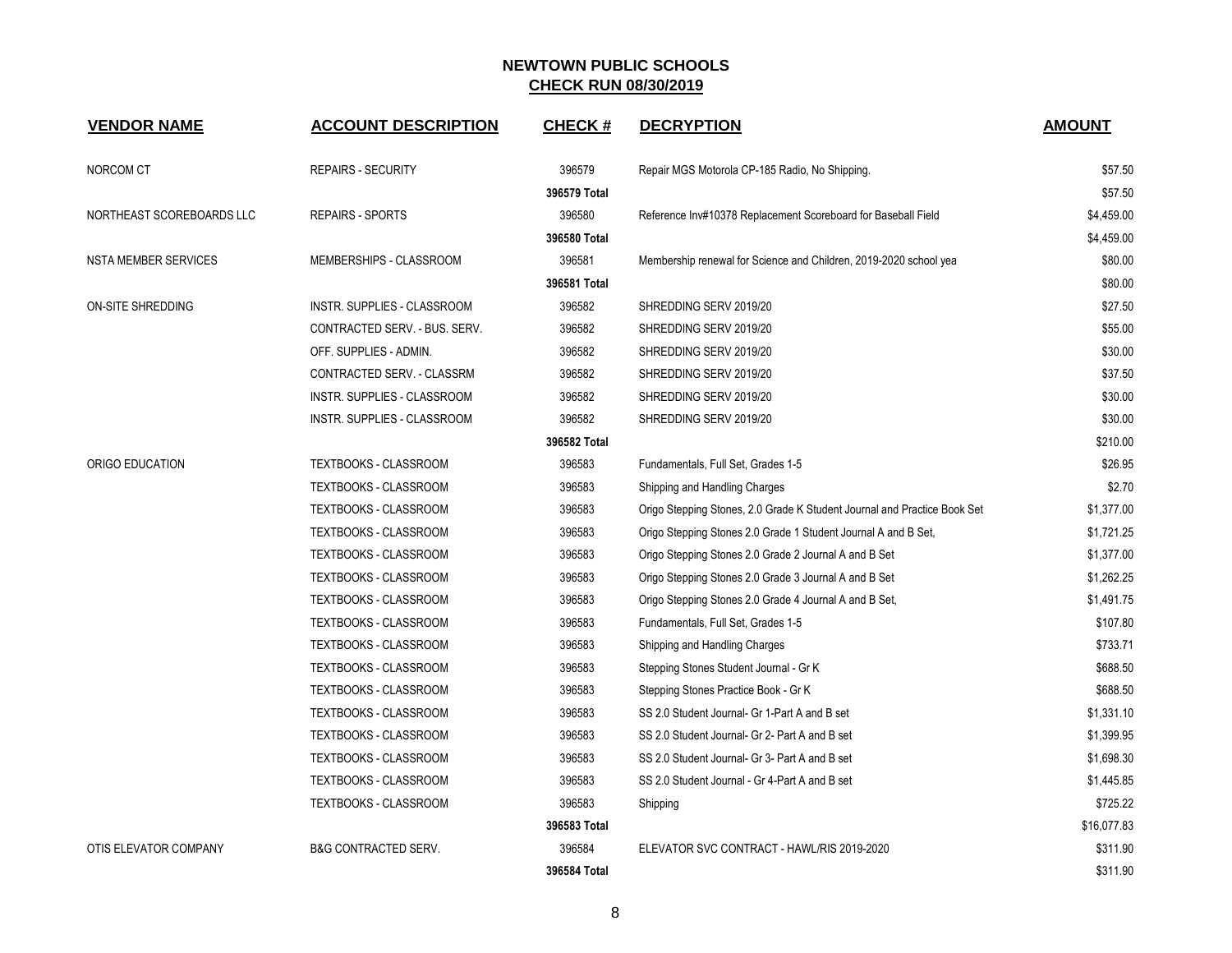| <b>VENDOR NAME</b>            | <b>ACCOUNT DESCRIPTION</b>         | <b>CHECK#</b> | <b>DECRYPTION</b>                                                                | <b>AMOUNT</b> |
|-------------------------------|------------------------------------|---------------|----------------------------------------------------------------------------------|---------------|
| PEMBROKE PUMPING SERVICES     | <b>EQUIP RENTAL - SPORTS</b>       | 396585        | PORT O POTTY RENTALS                                                             | \$720.00      |
|                               |                                    | 396585 Total  |                                                                                  | \$720.00      |
| <b>PJ'S LAUNDROMAT LLC</b>    | <b>REPAIRS - SPORTS</b>            | 396586        | Ref.INV#317 Refurbish Team Uniforms                                              | \$200.00      |
|                               |                                    | 396586 Total  |                                                                                  | \$200.00      |
| PLAYGROUND MEDIC              | <b>B&amp;G CONTRACTED SERV.</b>    | 396587        | PLAYGROUND INSPECTIONS - ALL SCHOOLS 2019-2020                                   | \$4,500.00    |
|                               |                                    | 396587 Total  |                                                                                  | \$4,500.00    |
| POSITIVE PROMOTIONS, INC.     | INSTR. SUPPLIES - CLASSROOM        | 396588        | Classroom supplies for grade K-4/stationary folio                                | \$183.20      |
|                               | <b>INSTR. SUPPLIES - CLASSROOM</b> | 396588        | Shipping & Handling                                                              | \$20.95       |
|                               |                                    | 396588 Total  |                                                                                  | \$204.15      |
| POWERSCHOOL GROUP LLC         | CONTRACTED SERV. - INFO. TECH.     | 396589        | EFINACE PLUS FUND ACCTGMANEMENT IMPLANTATION T&M                                 | \$420.00      |
|                               |                                    | 396589 Total  |                                                                                  | \$420.00      |
| <b>PSAT/NMSQT</b>             | CONTRACTED SERV. - GUIDANCE        | 396590        | PSAT <sub>10</sub>                                                               | \$5,288.40    |
|                               |                                    | 396590 Total  |                                                                                  | \$5,288.40    |
| <b>REALLY GOOD STUFF INC.</b> | INSTR. SUPPLIES - CLASSROOM        | 396591        | 164762 Privacy Shields, set 12/ turgoise                                         | \$91.98       |
|                               |                                    | 396591 Total  |                                                                                  | \$91.98       |
| ROCCA, MARGARET               | STAFF TRAIN. - ADMIN.              | 396592        | <b>CLASSROOM SUPPLIES</b>                                                        | \$125.83      |
|                               |                                    | 396592 Total  |                                                                                  | \$125.83      |
| ROGERS-DUFFY, NANCY           | STAFF TRAIN. - STAFF DEVELOP.      | 396593        | <b>FOUNDATIONS WORKSHOP</b>                                                      | \$289.00      |
|                               |                                    | 396593 Total  |                                                                                  | \$289.00      |
| ROTTKAMP PAM                  | STAFF TRAIN. - STAFF DEVELOP.      | 396594        | <b>FOUNDATIONS WORKSHOP</b>                                                      | \$289.00      |
|                               |                                    | 396594 Total  |                                                                                  | \$289.00      |
| RYONET CORPORATION            | INSTR. SUPPLIES - TECH ED.         | 396595        | SILK SCREN CLEANING- HEAT TRANSFER ROLLS- SEE CART                               | \$26.72       |
|                               |                                    | 396595 Total  |                                                                                  | \$26.72       |
| SALLATI, MARISSA              | STAFF TRAIN. - STAFF DEVELOP.      | 396596        | <b>FOUNDATIONS WORKSHOP</b>                                                      | \$289.00      |
|                               |                                    | 396596 Total  |                                                                                  | \$289.00      |
| <b>SCHOOL SPECIALTY</b>       | <b>INSTR. SUPPLIES - CLASSROOM</b> | 396597        | Classroom supplies: see attached, pouches, pencil box, paper, certificates       | \$106.61      |
|                               | INSTR. SUPPLIES - CLASSROOM        | 396597        | Supplies for the classrooms K-4 and reading specialist.                          | \$104.60      |
|                               | INSTR. SUPPLIES - CLASSROOM        | 396597        | Classroom supplies for literacy/reading/writing                                  | \$163.69      |
|                               | <b>INSTR. SUPPLIES - CLASSROOM</b> | 396597        | See attached, border trim, birthday pencils, certificates, stickers, no shipping | \$103.12      |
|                               |                                    | 396597 Total  |                                                                                  | \$478.02      |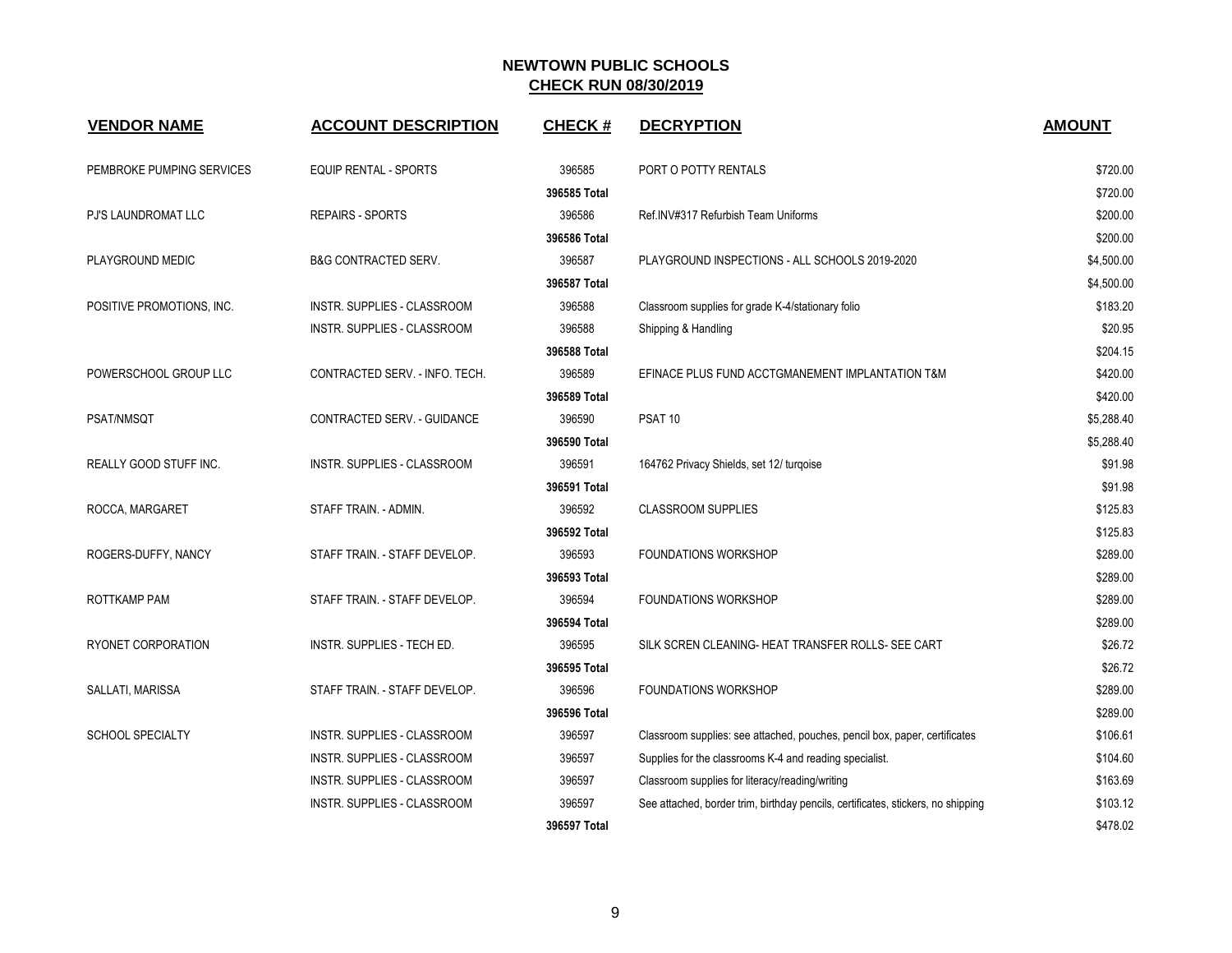| <b>VENDOR NAME</b>       | <b>ACCOUNT DESCRIPTION</b>          | <b>CHECK#</b> | <b>DECRYPTION</b>                                      | <b>AMOUNT</b> |
|--------------------------|-------------------------------------|---------------|--------------------------------------------------------|---------------|
| SHANAHAN, GINA           | STAFF TRAIN. - STAFF DEVELOP.       | 396598        | FOUNDATIONS WORKSHOP                                   | \$289.00      |
|                          | STAFF TRAVEL - STAFF DEVELOP.       | 396598        | TRAVEL FOUNDATION TRAINING                             | \$120.64      |
|                          |                                     | 396598 Total  |                                                        | \$409.64      |
| SHAPE AMERICA            | MEMBERSHIPS - P.E.                  | 396599        | MEMBERSHIP 19-20                                       | \$174.00      |
|                          |                                     | 396599 Total  |                                                        | \$174.00      |
| SHI INTERNATIONAL CORP.  | TECH. SOFTWARE - INFO. TECH.        | 396600        | Adobe Creative Cloud for Teams - renewal - Adobe Part  | \$12,150.00   |
|                          |                                     | 396600 Total  |                                                        | \$12,150.00   |
| SOUTHBURY PRINTING C     | PRINTING - STAFF DEVELOP.           | 396601        | Staff Professional Day Forms 1500 count Business Cards | \$600.08      |
|                          |                                     | 396601 Total  |                                                        | \$600.08      |
| STATE OF CONNECTICUT     | PROF. SERV. - B. & G.               | 396602        | ELEVATOR CERTIFICATE RENEWAL - NHS                     | \$240.00      |
|                          |                                     | 396602 Total  |                                                        | \$240.00      |
| TABASKO, EILEEN          | STAFF TRAVEL - STAFF DEVELOP.       | 396603        | LAC DINNER FOUNDATION TRAINING                         | \$71.01       |
|                          | OTHER SUPPLIES - STAFF DEVELOP.     | 396603        | <b>FOUNDATION SUPPLIES</b>                             | \$50.91       |
|                          |                                     | 396603 Total  |                                                        | \$121.92      |
| TAX COLLECTOR NEWTOWN    | SEWER OPERATION & MAINT.            | 396604        | SEWER 1,281.0 UNITS H/S                                | \$9,615.19    |
|                          |                                     | 396604 Total  |                                                        | \$9,615.19    |
| TAX COLLECTOR NEWTOWN    | SEWER OPERATION & MAINT.            | 396605        | SEWER 73.0 UNITS HAW                                   | \$547.94      |
|                          |                                     | 396605 Total  |                                                        | \$547.94      |
| TAX COLLECTOR NEWTOWN    | SEWER OPERATION & MAINT.            | 396606        | SEWER 129.0 UNITS M/S                                  | \$968.27      |
|                          |                                     | 396606 Total  |                                                        | \$968.27      |
| TAX COLLECTOR NEWTOWN    | SEWER OPERATION & MAINT.            | 396607        | SEWER 205.0 UNITS S/H                                  | \$1,538.73    |
|                          |                                     | 396607 Total  |                                                        | \$1,538.73    |
| TESTA REFRIGERATION, LLC | <b>REPAIRS - CAFETERIA</b>          | 396608        | <b>REPAIR WALKING</b>                                  | \$1,340.00    |
|                          |                                     | 396608 Total  |                                                        | \$1,340.00    |
| <b>TETU GARY</b>         | <b>B&amp;G SUPPLIES - CUSTODIAL</b> | 396609        | SHOES (100374)                                         | \$150.00      |
|                          |                                     | 396609 Total  |                                                        | \$150.00      |
| TOM'S SERVICE LLC        | <b>REPAIRS - CAFETERIA</b>          | 396610        | <b>REPAIR COMBI-OVEN</b>                               | \$120.00      |
|                          | <b>REPAIRS - CAFETERIA</b>          | 396610        | <b>REPAIR DISHWASHER</b>                               | \$120.00      |
|                          | REPAIRS - CAFETERIA                 | 396610        | <b>REPAIR OVEN</b>                                     | \$2,481.00    |
|                          | <b>REPAIRS - CAFETERIA</b>          | 396610        | REPAIR C-OVAN                                          | \$272.00      |